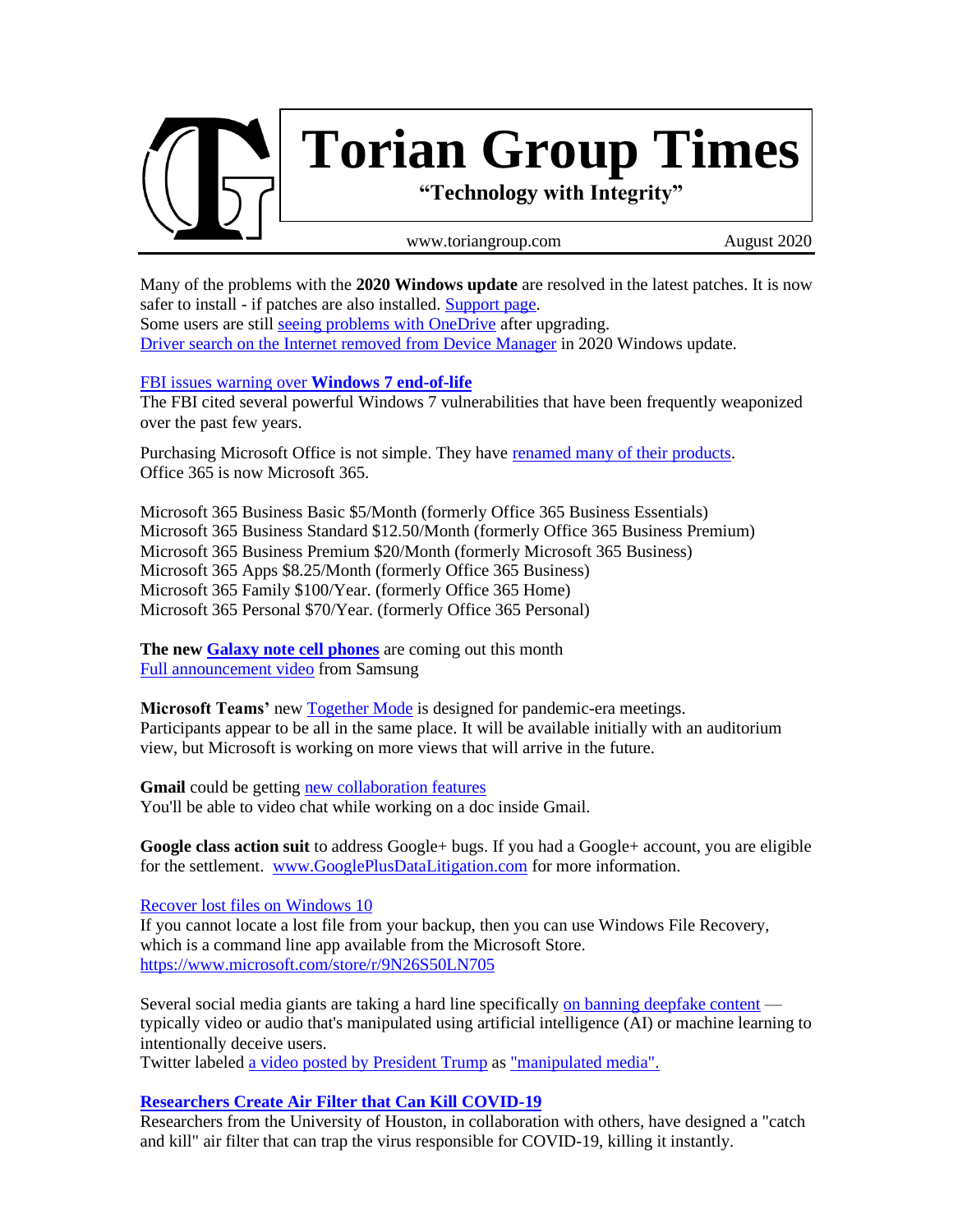**[This robot will give you a new haircut](https://www.cnet.com/news/this-robot-will-give-you-a-new-haircut-if-you-dare/)**



**The first US [COVID-19 exposure notification apps](https://www.engadget.com/android-ios-covid-19-digital-contact-tracing-ens-120539913.html) could arrive within 'weeks'.**

**Tech companies are doing well** as people adapt to staying home more. **[Amazon reports surge in revenue as pandemic sparks online retail boom](https://thehill.com/policy/technology/509872-amazon-announces-surge-in-revenue-as-pandemic-fuels-sales) [Facebook reports 11 percent revenue growth as usage surges amid pandemic](https://thehill.com/policy/technology/509865-facebook-reports-11-percent-revenue-growth-as-usage-surges-amid-pandemic) [Apple posts blowout third quarter](https://thehill.com/policy/technology/509877-apple-posts-blowout-third-quarter)**

[Microsoft Earnings Soar in Difficult Times](https://www.thurrott.com/microsoft/238121/microsoft-earnings-soar-in-difficult-times)

"The last five months have made it clear that tech intensity is the key to business resilience," Microsoft CEO Satya Nadella [said](https://www.microsoft.com/en-us/Investor/earnings/FY-2020-Q4/press-release-webcast) in a prepared statement. "Organizations that build their own digital capability will recover faster and emerge from this crisis stronger.

### **[Intel falling behind](https://www.thurrott.com/hardware/238314/the-end-of-an-era-at-intel?utm_source=rss&utm_medium=rss&utm_campaign=the-end-of-an-era-at-intel)**

…the admission that Intel is prepared to outsource chip production is a massive hit to the reputation of a firm that ostensibly led this market for over 30 years. "a stunning failure [that] could well represent the end of Intel's computing dominance."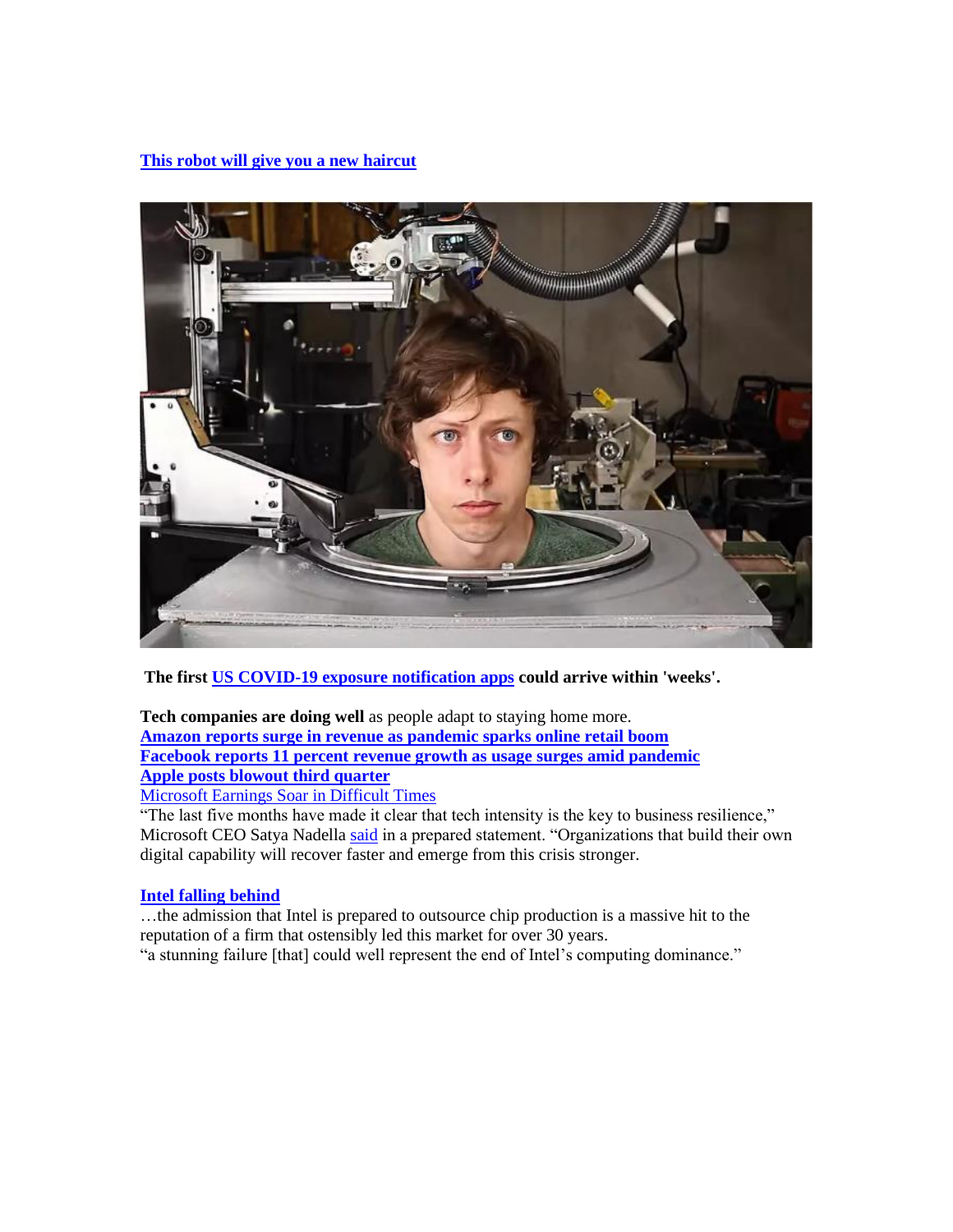

**[U.S. economy plunges](https://www.marketwatch.com/story/economy-suffers-titanic-329-plunge-in-2nd-quarter-gdp-shows-and-points-to-drawn-out-recovery-2020-07-30) 32.9% decline in 2nd quarter, drawn-out recovery expected**

Previously GDP had never shrunk by more than 10% on an annualized basis in any quarter since the government began keeping track shortly after World War Two.

# Economy posts record 32.9% decline in second quarter





### [Full GDP report](https://www.bea.gov/sites/default/files/2020-07/gdp2q20_adv.pdf) (pdf)

NY and CA prosecutors are investigating **Amazon**['s treatment of third-party sellers.](https://www.theverge.com/2020/8/3/21352990/new-york-california-ftc-amazon-investigation-marketplace) The AAFA, an association that represents over 1,000 brands, including Adidas, Gap, and Target accused Amazon of creating a black market of counterfeit goods.

Almost 40 cents of every dollar spent online in the U.S. goes to **Amazon**, which has more of the online retail market than its nine closest competitors including Walmart Inc. and EBay Inc. combined, [according to EMarketer.](https://www.vox.com/2017/10/24/16534100/amazon-market-share-ebay-walmart-apple-ecommerce-sales-2017)